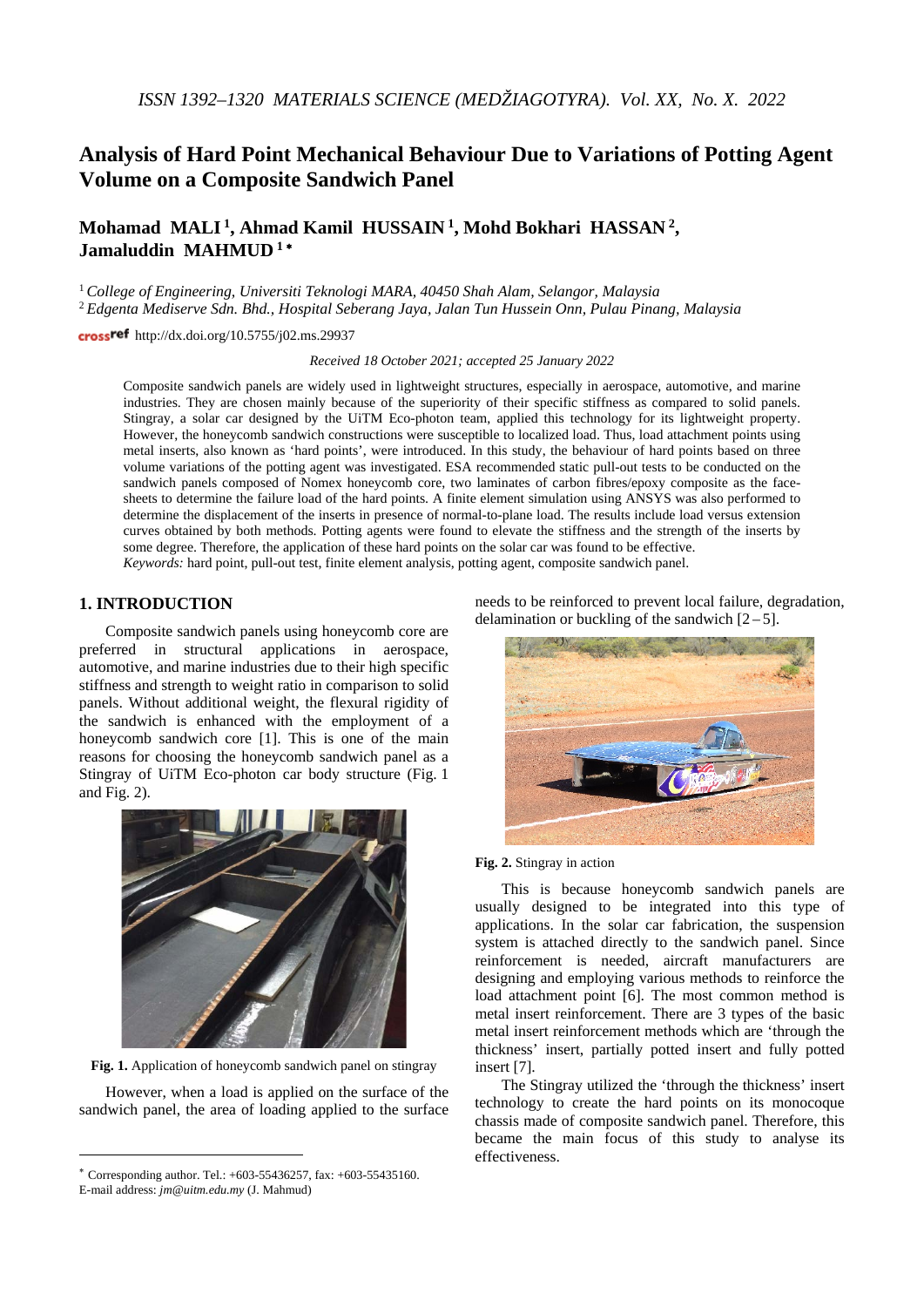Several works have been focused on the analysis of reliability and characteristic of the metal insert reinforcement. For example, Lee D. G. and Kim B. J. investigated the characteristics of partially insert type [1], Heimbs S. and Pein M. investigated the failure behaviour of partial insert on honeycomb sandwich panel [8]. The analysis of the same type of insert was also done by Smith B. and Banerjee B. using a numerical approach [9]. Other researchers have also focused on the effects of changing the element or feature of the hard point. There have been experimental studies that investigated the effect of changing the core thickness, lamination scheme, types, and shape of the insert on the mechanical behaviour of the hard point  $[10 - 13]$ . However, the effect of potting agent volume on the mechanical behaviour of the sandwich panel has not been discussed thoroughly. Based on current literature, it was discovered that only Raghu, Southward and Battley have examined the effect of the potting element on the strength of the sandwich panel [14].

In discussing the mechanical test, the common methods used were a static pull-out test, dynamic pull out test, impact test, shear test and buckling test  $[15 - 18]$ . For example, Kim B. J. and Lee D. G. tested the effect of insert shape on the mechanical behaviour of the sandwich panel by using the static and dynamic pull out tests [1]. Next, Song K. L., and his associates conducted static pull out test and shear test to determine the strength of the sandwich structure with insert reinforcement [11]. Since the static pull-out test was the most common method used, this research will only focus on the static pull out test.

In discussing the finite element simulation approach from previous studies, the study from Heimbs and Pein used LS-DYNA to analyse the insert reinforcement strength [8]. They also discussed the effect of meso and macro meshing on the results. Moreover, Thomsen et al. numerically solved a through the thickness insert using a non-linear model and multi-segment method of integration [19, 20]. Next, the properties of the material used in the research were based on the technical data from the manufacturer. Indeed, the honeycomb type used was PK2 Kevlar® N636 Para-Aramid Fiber Honeycomb. The properties of the core refer to the technical datasheet from Hexcel Composites [21]. In addition, the Carbon Fiber Reinforced Plastic (CFRP) pre-preg used was also from Hexcel Composites which is HexPly® 8552 [22].

From reviewed literature, it was found the mechanical behaviour of a solar car hard points on a composite sandwich panel due to volume variations of potting agent has not been investigated thoroughly. Nevertheless, this knowledge is very important in designing the attachment between the solar car monocoque and its mechanical system. Hence, this paper for the first time investigated the mechanical behaviour of the hard points on a composite sandwich panel due to the volume variations of the potting agent.

## **2. METHODOLOGY**

## **2.1. Experimental methods**

In testing the useability of hard points as the load attachment points, a static pull-out test was conducted based on the recommendation from European Space Agency (ESA) taken from the society's Insert Design Handbook [15]. The test specimens were  $80 \times 80$  mm square CFRP honeycomb sandwich panels with a core thickness of 10 mm. The hard points were inserted at the centre of the square of the sandwich panel as shown in Fig. 3. The standard testing method used was the pull-out test using a universal testing machine (Instron 5890) on a fastener that was attached to a composite plate. The standard code which has a similar testing method is ASTM D7332/D7332M-15a [16].



**Fig. 3.** The geometry of the specimen based on ESA insert design handbook (all dimensions in mm).

#### **2.1.1. Specimen preparation**

The  $80 \times 80$  mm test specimen was comprised of 10 mm Nomex honeycomb core (PK2 Kevlar® N636 Para-Aramid Fiber Honeycomb) in the middle, sandwiched between pre-impregnated CFRP (HexPly® 8552) facesheets. In the centre of the honeycomb core, a metal insert was inserted into a hole. Then, the potting agent, which was thick epoxy mixed with aerosil reinforcement, was pre-injected to bond the metal insert with the honeycomb core, as shown in Fig. 4. An adhesive film was used to attach each layer of CFRP face-sheet to the Nomex core. The specimens were fabricated via vacuum bagging process and cured at 120 °C for 3 hours.



**Fig. 4.** Insert bonded with epoxy in honeycomb core. The cell size of the honeycomb is 3.2 mm, and the insert diameter is 14.25 mm

Nine test specimens were prepared, three sets for each type of hard point or insert. Type A, B, and C inserts were bonded using 0 ml (without a potting agent), 0.2 ml and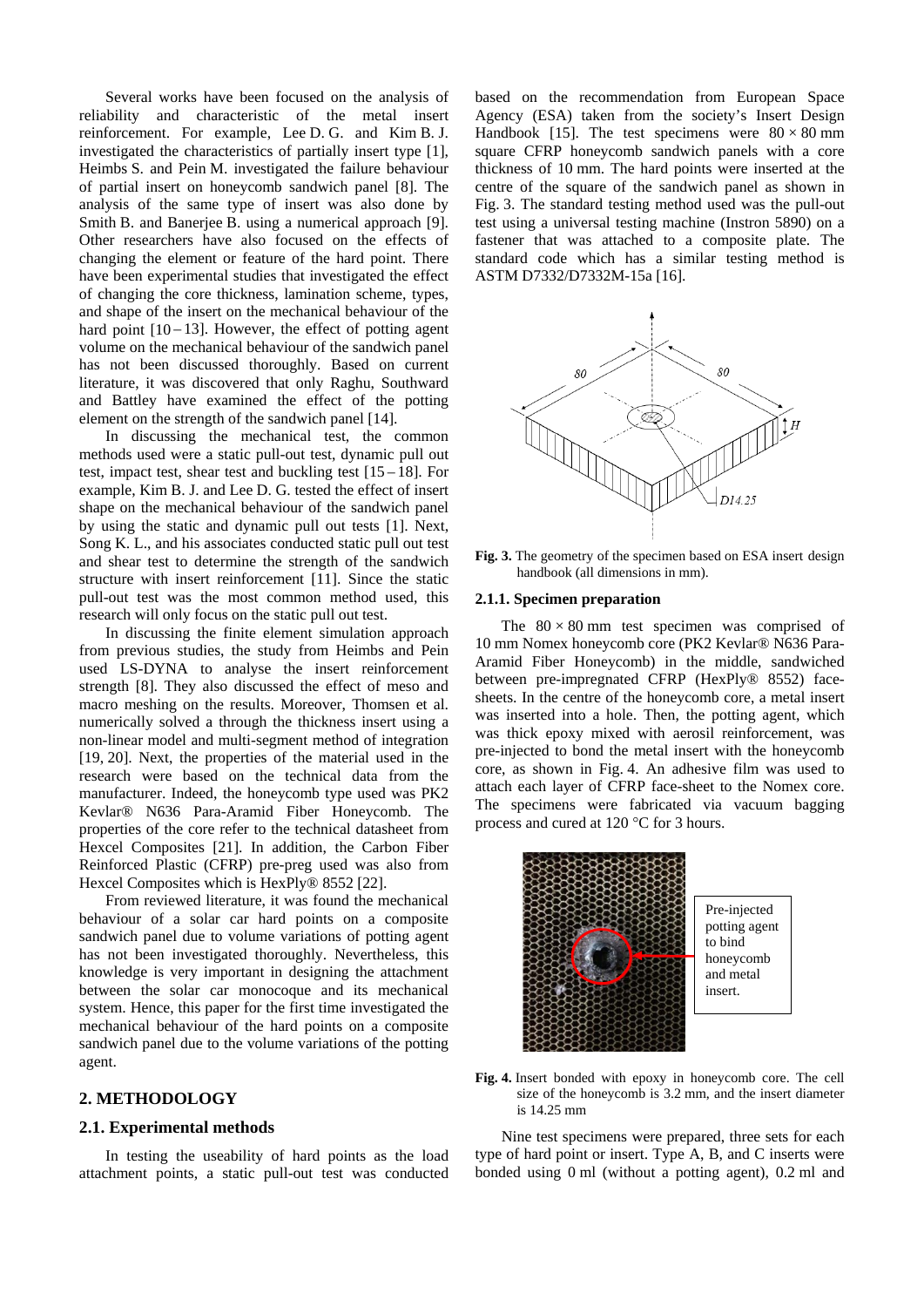1.4 ml potting volumes, respectively. The three variations of potting agent volume are summarized in Table 1.

| Variation | Diameter,<br>mm | Volume, ml | Remarks                                               |
|-----------|-----------------|------------|-------------------------------------------------------|
| Type A    |                 |            | Without potting<br>agent                              |
| Type B    | 16              | 0.2        | With potting for<br>bonding of insert<br>to core      |
| Type C    | 30              | 1.4        | With potting<br>volume as applied<br>on stingray body |

**Table 1.** Through-the-thickness inserts with various potting volumes

#### **2.1.2. Jig and fixture preparation**

The jig was designed and fabricated to be attached to the tensile testing machine (Instron 5890) and was fixed to the bottom of the fixture. The specimen was slotted inbetween the top and bottom of the fixture. Hence, the fixture would not deform at a big margin until the sandwich honeycomb panel failed. Too much deformation on the jig would increase the error of the experimental results. The jig was designed based on the ESA Insert Design Handbook [15] where the circular hole diameter on the upper part of the jig is 70 mm. The specification of the test fixture is shown in Fig. 5.



**Fig. 5.** The specification of the test fixture as recommended by ESA Insert Design Handbook (all dimension in mm)

#### **2.1.3. Testing method**

The pull-out test was conducted by applying load normal to the sandwich panel surface. In other words, the force was applied to the fastener at the centre of the specimen to pull the fasteners upwards. Fig. 6 shows the experiment setup. All the test parameters were kept constant except for the potting volume. The test speed rate set on the Instron machine was 3 mm/min.

## **2.2. Finite element simulation**

Simulations based on the experiment set up were also performed using a commercial Finite Element Analysis Software, ANSYS.



**Fig. 6.** Pull-out test on CFRP honeycomb sandwich panel

The basic finite element simulation procedure and analysis followed the previous research [23]. Any result of the deformation behaviour of the sandwich panel was also obtained through the software simulation. In performing the simulation, the parametric modelling was preferred since it would yield a faster computation than a discrete model and yield a reasonable result. However, parametric modelling would disregard the honeycomb shape effect on the rigidity of the sandwich panel.

The entire element was set as 3D solid. All the elements chosen were SOLID186 elements. The adhesive films were ignored since their function was just as a binder of the face sheet and the honeycomb core. Moreover, in the ANSYS model, the core and face sheet was assumed to be in contact and perfectly bonded. The contact surfaces are defined as CONTA174 and TARGE170 elements.

## **2.2.1. Pre-processor**

In the first stages, the modelling of the honeycomb sandwich panel was done by using CATIA. Only a quarter models were made in the modelling process. All the components of the panels were modelled (Core, face sheets, aluminium insert, potting agent volume and fasteners) to be quarter models. Next, the element type was chosen. The entire geometries were analysed by using a 3D solid element (Brick 20 node 186). After that, the material properties of each constituent element were set in the material models. All the elements were considered isotropic except for the face sheet where the orthotropic property was defined on the layup. Next, the meshing was done to all the components once the element attributes were set accordingly. Lastly, the contacting surfaces were set using the contact manager.

Before solving, the loads and constraint were set first, where the boundary conditions were applied as followed:

- 1. All nodes on the top face sheet beyond the diameter  $D = 70$  mm (Fig. 5), all DOF = 0;
- 2. Load on the top fastener, Psim.

Psim is defined as the load input for the analysis. The simulation on each type of hard point is comprised of different load inputs to generate the load-extension data for the sandwich panels. The load was the control parameter with the extension as the output. The loads were set at 1.0 kN with 1.0 kN increment giving the corresponding extension of not more than 4 mm. The limiting extension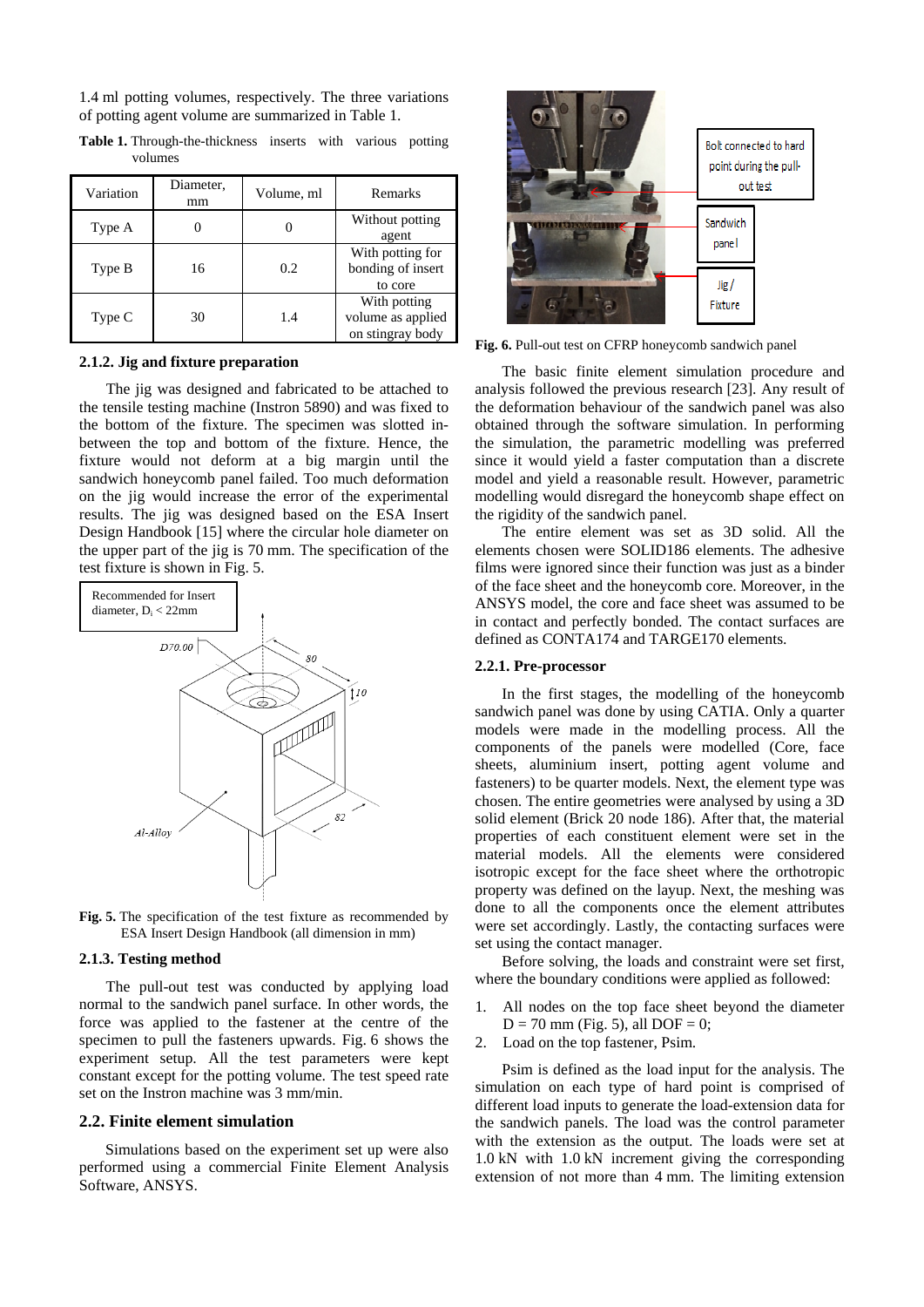of 4 mm was considered because according to ESA Insert Design Handbook [15], the ultimate load should have been reached at around 2 mm deflection for most sandwich conditions

# **2.2.2. Post-processor**

After solving, the results were interpreted and represented by nodal displacement (in the z-direction) of the sandwich panel. The shear stress and strain distribution throughout the panel were also obtained.

The data collected was then analysed and represented in graphical methods. The load-extension curve for the three types of sandwich panels with different potting volume were then illustrated. By doing this, the results from the simulations were able to be compared to the corresponding results from the simulations.

## **3. RESULTS AND DISCUSSION**

#### **3.1. Experimental results and discussion**

The load-displacement curves of the static pull-out test for the hard point on sandwich panels are shown in Fig. 7. Each series of the lines represents the mean of three repeated tests for each potting volume variation. Each curve showcased varying results.



**Fig. 7.** Load (mean)-extension curves (from experiment)

It can be observed from the curves that Type A specimen without the potting agent is the weakest. Its curve behaves nonlinearly in the beginning stage of the test which is probably due to local slippage between the metal insert and the sandwich panel. The curve then shows a nearly linear behaviour suggesting that elastic deformation is taking place within the core material. With the absence of a potting agent, the pull-out insert was supported directly by the shear strength of the honeycomb cells and CFRP face-sheet. In the last stage, a slight nonlinear behaviour took place during the development of high strains in the plastic deformation stage of the core material. Failure load was recorded at 700 N which was established at the beginning of the plastic deformation stage and the failure load was measured at 905 N, just before the load was drastically dropped at the extension of 8 mm. Fig. 8 shows the failure loads of the hard points for all three types. The upper and lower whiskers show the maximum and the minimum loads, with the mean values represented by the lines on top of the bars.

The behaviour of the curves for Type B and Type C specimens with different quantity of potting agent showed a similar trend in the first and second stages but varied in the last stage.



**Fig. 8.** Failure load of hard points (from experiment)

In the first stage, both curves were almost linear. The quasi-linear behaviour is attributed to the elastic deformation of the core and during this stage no considerable damage is taking place. At the end of this stage, the pull-out loads reached peak values and then started to slowly drop. These peak values were considered as the failure loads of the specimens  $[11-15]$ , and they were measured at 1112 N and 1308 N, respectively for Type B and Type C specimens. In the second stage it can be observed that the loads were slowly decreasing and then levelling on over significant displacements, which is an indicator of plastic deformation occurring within the core material. In the final stage, the Type C curve increased slightly to a maximum load of 1500 N. The Type B curve, however, did not exhibit this trend. Since the potting volume was larger in Type C specimen, the insert was fully embedded in the core materials and had more ability for the potting to hold the inserts, hence the specimen could provide additional support to the load beyond the previous stages. Contrarily, due to the lack of potting agent in Type B specimen, the damage significantly progressed during the plastic deformation, causing it to have less strength to support the load further.

The three-stage behaviour of the load–displacement curve with two-peak load values, as exhibited by Type C specimen is typical for normal-to-plane tensile load test. Similar trend was observed by Ge et al., in [11], and Song et al., in [24] and among other research. In the present experiments, all six metal inserts were found to be detached from the sandwich panel. The typical insert failure is shown in Fig. 9. Damage of inserts by pull-out load is predominantly caused by shear buckling of the honeycomb core surrounding the potting [15]. Several other failure regimes, such as tensile breaking of the core, rupture of the potting, and debonding of the potting/skin interface were also reported  $[14, 15, 24 - 27]$  and they could have occurred beyond the first stage of the load– displacement curve. The stiffness of the CFRP face-sheet of the sandwich panel can also play important role in supporting the inserts after the strength of the honeycomb material has degraded. It is possible that the increase of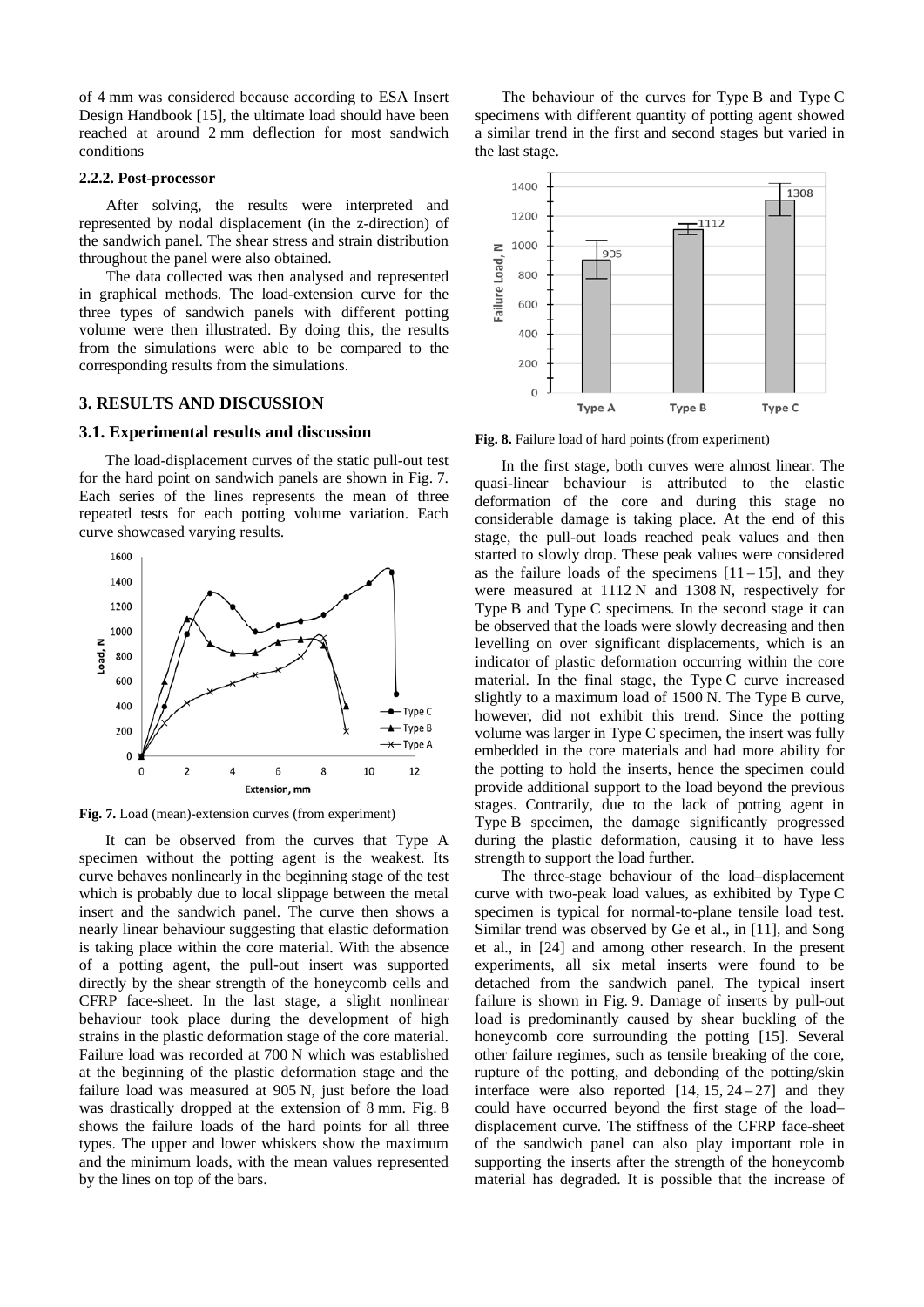loads in the final stage of the experiments for Type C and Type A was due to this reason. Smith et al., in [11], performed a reliability analysis on inserts and concluded that even if the first failure was caused by the buckling of the honeycomb core cells, the skin's strength still commanded significantly.

The experimental evidence also showed that the variations of potting volume also changed the stiffness of the insert system or the hard point. As can be observed from Fig. 7, considering the linear part of the curves, Type A specimen has the least stiffness. The slopes of both Type B and Type C curves are seen to be comparable, and steeper which indicate that both types of the specimens can resist more pull-out loads with the same deflections in comparison to Type A specimen.



**Fig. 9.** The detachment of metal insert (diameter 14.25 mm) from the sandwich panel specimen

#### **3.2. Simulation results and discussion**

The results from the finite element simulation were plotted to give the load versus nodal displacement graph shown in Fig. 10.



**Fig. 10.** Load-extension curves (from simulation)

Type C line has the steepest gradient followed by Type B and Type A lines. This indicates that the hard point on Type C specimen will deform less compared to Type B and Type A specimens with the same loading. This condition is more practical for load attachment point. It can be said that that the addition of potting agent to the sandwich panel will make the honeycomb core more rigid, yielding to a stiffer sandwich panel.

In general, the finite element simulation results in the

present work did not provide a good prediction for the experimental results. All numerical load values were very much higher than the load experimental values, for all three cases. For example, referring to Type A line in Fig. 10, at 2 mm extension the corresponding load is 5 kN, which is 5 times higher than was measured experimentally. The gradients of lines for Type A and Type B are closer to each other in simulation, but the gradients of the straight portion of the curves are almost the same for Type C and Type B, as observed experimentally. In addition, the pullout strengths of the hard points were unsuccessfully determined by the numerical prediction. Despite all the drawbacks, the simulation has supported the finding from previous experiments that the inclusion of the potting agent can make the hard point stiffer.

Variations in results between the common analytical approaches and experimental evaluations are well known among the sandwich structure community [12, 15]. As pointed out by Rodríguez-Ramírez et al., in [27], the lack of accuracy was an accumulation of errors related to insert defects, the testing methodology, along with the way analytical and experimental results were interpreted. Furthermore, over-simplification in the finite element model when conducting the simulation, as in the present case, had contributed most to the errors. The deficiencies in the present model include disregarding intrinsic rigidity property due to honeycomb shape and assuming the core and face-sheet to be in contact and perfectly bonded, among others. In addition, the main reason is linear finite element analysis was used which cannot adequately simulate the true effects of various sandwich components, non-linearity of Nomex honeycomb cells [28], and material degradations especially involving material yielding and large deformations. Thomsen [20] used the high-order theory to accurately estimate stress distribution in the core, face-sheet, and more currently, Rodríguez-Ramírez et al., in [25] proposed advanced nonlinear numerical simulation methods that can provide accurate pull-out strength estimations. Time and cost were the main factors when performing similar non-linear analyses.

As mentioned, the hard point for the present study was intended to be used on the Stingray solar car body. It was to be used to mount the suspension system of the car, which carried the most load. Following the calculation process given in [29], the weight of all components (chassis, battery, and mechanical systems and electronics) was 35 kg, and the driver was 50 kg, and together with 3 g acceleration yielding a load of approximately 1000 N. Therefore, Type C hard point with failure load measured at 1300 N can be used to safely support the load of 1000 N.

#### **4. CONCLUSIONS**

The main objective of this paper was to investigate the mechanical behaviour of the hard points on a composite sandwich panel due to volume variations of a potting agent. The major findings that could be drawn from this study are:

1. The strength and the stiffness of the hard points increase with the increment of potting agent volume. Consequently, the potting materials will add weight to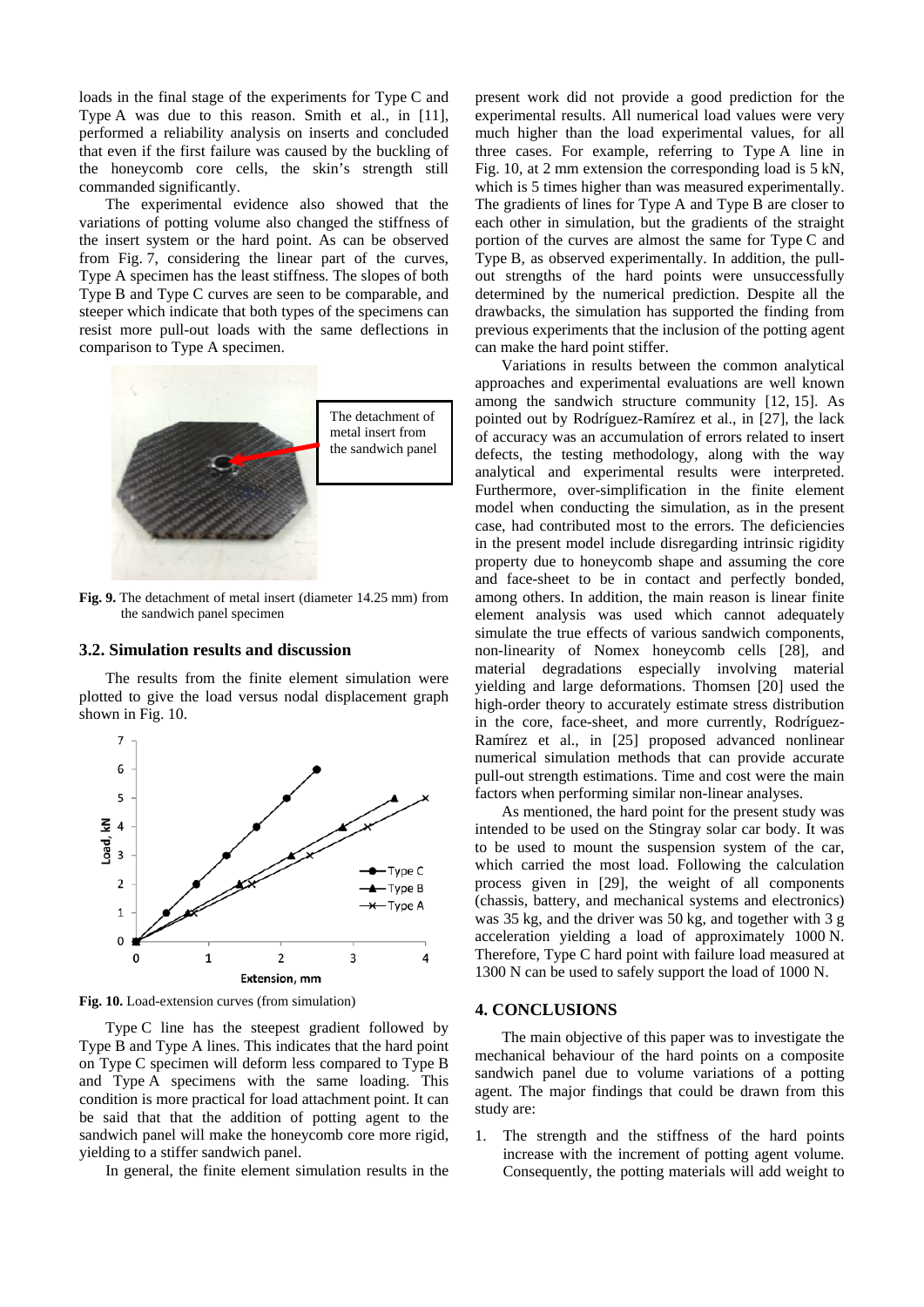the Stingray chassis, hence increasing the car payload. The amount of 1.4 ml potting was found to provide adequate strength to the hard point to support the car's suspension load.

2. Curing potting resin provides high resistance for the inserts from pulling out of the test specimens. The potting also acts as a filler material that distributed the loads from the insert to the surrounding sandwich structure especially the honeycomb core. The evidence from the experiment showed the ultimate failure of metal inserts were due to the detachment from the potting agent and its surrounding. Hence the strength of the hard point can be improved with the better fabrication of inserts or replacing the inserts with metallic threaded fasteners or spindle type inserts and taking advantages of cold- or hot-bonded installation procedure.

As a conclusion, it can be highlighted that the current study is useful and has provided a data base for designing the attachment between Stingray's composite monocoque car structure and its mechanical system, which in general, improves the design and fabrication of the next generation of UiTM Eco-Photon solar car.

## *Acknowledgments*

This work is supported by Universiti Teknologi MARA (UiTM) and Ministry of Higher Education (MOHE) Malaysia under the Fundamental Research Grant Scheme (grant no FRGS/1/2018/TK03/UITM/02/8 and 600-IRMI/FRGS 5/3 (165/2019)).

#### **REFERENCES**

- 1. **Kim, B.J., Lee, D.G.** Characteristics of Joining Inserts for Composites Sandwich Panels *Composite Structures*  86  $(1-3)$  2008: pp. 55 – 60. https://doi.org/10.1016/j.compstruct.2008.03.020
- 2. **Ramdzam, N.A., Mahmud, J.** Investigating the Shear Behaviour of Hard Points on Honeycomb Sandwich Panels *Journal of Mechanical Engineering* 4(4) 2017: pp. 197 – 210.
- 3. **Vizentin, G., Vukelic, G.** Degradation and Damage of Composite Materials in Marine Environment *Materials Science (Medžiagotyra)* 26 (3) 2020: pp. 337 – 342. <https://doi.org/10.5755/j01.ms.26.3.22950>
- 4. **Herranen, H., Pabut, O., Eerme, M., Majak, J., Pohlak, M., Kers, J., Saarna, M., Allikas, G., Aruniit, A.** Design and Testing of Sandwich Structures with Different Core Materials *Materials Science (Medžiagotyra)* 18 (1) 2012: pp. 45 – 50. <https://doi.org/10.5755/j01.ms.18.1.1340>
- 5. **Abd Ghani, A.F., Mahmud, J.** Characterisation of Hybrid Carbon Glass Fiber Reinforced Polymer (C/GFRP) of Balanced Cross Ply and Quasi Isotropic under Tensile and Flexural Loading *International Journal of Automotive and Mechanical Engineering* 17 (1) 2020: pp. 7792 – 7804. <https://doi.org/10.15282/ijame.17.1.2020.25.0580>
- 6. US Military Handbook 23A, Design of Flat Circular Sandwich Panel Loaded at an Insert 1974.
- 7. **Slimane, S., Kebdani, S., Boudjemai, A., Slimane, A**. Effect of position of tension-loaded inserts on honeycomb panels used for space applications, *International Journal on*

*Interactive Design and Manufacturing* 12, 2018: pp. 393– 408. https://doi.org/10.1007/s12008-017-0383-2.

- 8. **Heimbs, S., Pein, M.** Failure Behaviour of Honeycomb Sandwich Corner Joints and Inserts *Composite Structures* 86 (4) 2009: pp. 575 – 588. <https://doi.org/10.1016/j.compstruct.2008.11.013>
- 9. **Smith, B., Banerjee, B.** Reliability of Insert in Sandwich Composite Panels *Composite Structures* 94 2012: pp. 820 – 829. <https://doi.org/10.1016/j.compstruct.2011.10.018>
- 10. **Roy, R., Nguyen, K.H., Park, Y.B., Kweon, J.H.,**  Choi, **J.H.** Testing and Modelling of Nomex™ Honeycomb Sandwich Panels with Bolt Insert *Composites Part B* 56 2014: pp. 762 – 769. <https://doi.org/10.1016/j.compositesb.2013.09.006>
- 11. **Ge, Q., Li, M., Wang, S.Y.** Modelling and Reliability of Insert in Composite Pyramidal Lattice Truss Core Sandwich Panels *Composite Structures* 221 2019: pp. 110888. <https://doi.org/10.1016/j.compstruct.2019.04.060>
- 12. **Wolff, J., Brysch, M., Hühne, C.** Validity Check of an Analytical Dimensioning Approach for Potted Insert Load Introductions in Honeycomb Sandwich Panels *Composite Structures* 202 2018: pp. 1195 – 1215. <https://doi.org/10.1016/j.compstruct.2018.05.105>
- 13. **Giglio, M., Manes, A., Gilioli, A.** Investigations on Sandwich Core Properties through an Experimental-Numerical Approach *Composites: Part B*  43 2012: pp. 361 – 374. <https://doi.org/10.1016/j.compositesb.2011.08.016>
- 14. **Raghu, N., Battley, M., Southward, T.** Strength Variability of Inserts in Sandwich Panels *Journal of Sandwich Structures and Materials* 11 (6) 2009: pp. 501 – 517. [https://doi.org/10.1177/1099636209104524](https://doi.org/10.1177%2F1099636209104524)
- 15. Insert Design Handbook. European Space Agency, ESA PSS-03-1202, 1987.
- 16. ASTM D7332/D7332M-15a. Standard Test Method for Measuring the Fastener Pull-Through Resistance of a Fiber-Reinforced Polymer Matric Composite, ASTM International, West Conshohocken, PA, 2015.
- 17. Space Engineering; Insert Design Handbook, ECSS-E-HB-32-22A; 2011
- 18. **Zenkert, D.** The Handbook of Sandwich Construction. EMAS Publishing; 1997.
- 19. **Thomsen, O.T.** Sandwich Plates with Through-the-Thickness and Fully Potted Inserts: Evaluation of Differences in Structural Performance *Composite Structures* 40 (2) 2008: pp. 159 – 174. [https://doi.org/10.1016/S0263-8223\(98\)00017-8](https://doi.org/10.1016/S0263-8223(98)00017-8)
- 20. **Thomsen, O.T., Rits, W.** Analysis and Design of Sandwich Plates with Inserts – A Higher Order Sandwich Plate Theory *Composites Part B: Engineering* 29B 1998: pp. 795 – 807. [https://doi.org/10.1016/S1359-8368\(98\)00019-5](https://doi.org/10.1016/S1359-8368(98)00019-5)
- 21. PK2 Kevlar® N636 Para-Aramid Fiber Honeycomb; Technical Datasheet.
- 22. HexPly® 8552; Technical Datasheet.
- 23. **Rahimi, N., Hussain, A.K., Meon, M.S., Mahmud, J.**  Capability Assessment of Finite Element Software in Predicting the Last Ply Failure of Composite Laminate *Procedia Engineering* 41 2012: pp. 1647 – 1653. <https://doi.org/10.1016/j.proeng.2012.07.363>
- 24. **Song, K.I., Choi, J.Y., Kweon, J.H., Choi, J.H., Kim, K.S.**  An Experimental Study of the Insert Joint Strength of Composite Sandwich Structures *Composite Structures*